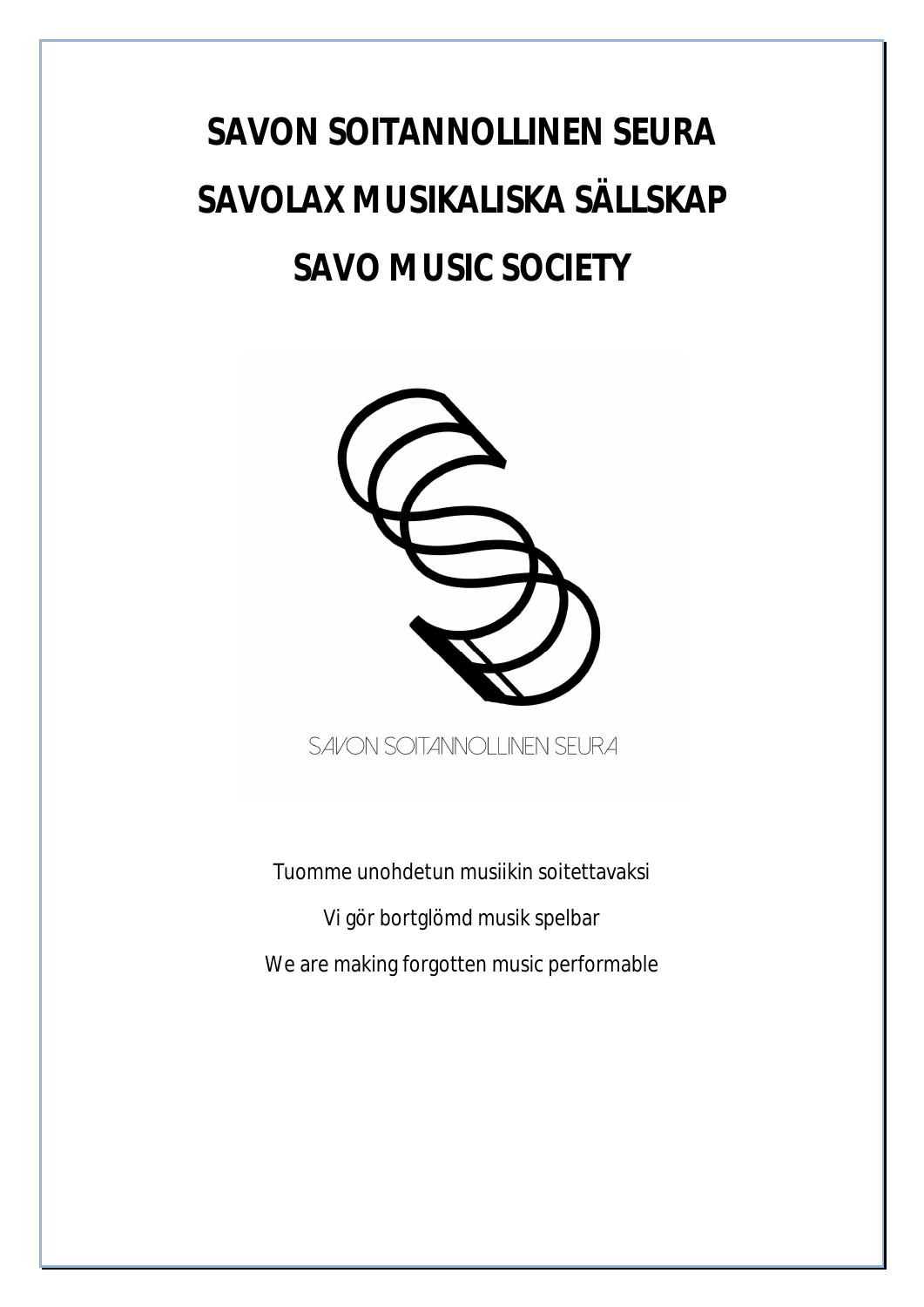Savon soitannollinen seura on perustettu 2018. Yhdistys toimii voittoa tuottamattomana järjestönä, joka kartoittaa, tutkii, puhtaaksikirjoittaa ja editoi unohdettujen säveltäjien, erityisesti naisten, suurteoksia. Vaikka naiset ovat säveltäneet lukuisia suurteoksia 1800- ja 1900-luvuilla, ovat nämä säilyneet lähinnä käsikirjoituksina, eivätkä ne ole soitettavissa ilman perusteellista editointityötä. Olemme keskittyneet erityisesti pohjoismaisiin säveltäjiin vuosina 1860–1970. Useimmiten tekijänoikeudet ovat jo rauenneet, mutta joissain tapauksissa olemme tehneet oikeudenhaltijoiden kanssa kustannussopimuksen. Editointiprosessiimme kuuluvat puhtaaksikirjoitus digitaalisiksi nuoteiksi, oikolukukierrokset, taiton editointi sekä teosten harjoittelu, korjaaminen ja palautteen hakeminen konserttitilanteessa. Teemme ensimmäisen esityksen yhteydessä usein yhteistyötä orkestereiden, kapellimestarien ja solistien kanssa, ja kumppeneitamme tässä työssä ovat olleet mm. Radion sinfoniaorkesteri, Göteborgin sinfonikot, Tampere Filharmonia, Saimaa Sinfonietta ja Wegelius-kamariorkesteri, kapellimestarit Gustav Johansson, Erkki Lasonpalo, Emilia Hoving ja Hannu Lintu sekä solistit Stefan Lindgren, Mirka Viitala ja Mirka Malmi.

Savolax musikaliska sällskap grundades 2018. Sällskapet är en ideell förening, som kartlägger, forskar, renskriver och editerar orkesterverk av bortglömda tonsättare, särskilt kvinnliga kompositörer. Fastän kvinnor skrev en massa orkesterverk under 1800-1900-talet, har de här verken oftast bevarats som handskrifter, som inte är spelbara utan editering. Vi koncentrerar oss speciellt på nordiska tonsättare mellan 1860–1970. För det mesta, har upphovsrätten löpt ut, men i några fall har vi gjort avtal med tonsättarens arvingar. Editeringprocessen innefattar renskrivning till digitala noter, korrekturläsning i flera omgångar, editering av layout och eventuellt framförande av verken i ett konsertsammanhang med feedback från musiker och exekutörer. Det första framförandet sker oftast i samarbete med orkestrar, dirigenter och solister. Våra partners i detta arbete har varit bl a Finska radion symfoniorkester, Göteborgs Symfoniker, Tampereen Filharmonia, Saimaa sinfonietta och Wegelius-kammarorkester, dirigenter Gustav Johansson, Erkki Lasonpalo, Emilia Hoving och Hannu Lintu samt solister som Stefan Lindgren, Mirka Viitala och Mirka Malmi.

The Savo Music Society was founded in 2018. The Society is a non-profit organization that searches, studies, digitalizes and edits orchestral music by forgotten composers, especially by women. Although women composed a great amount of orchestral works in the 19th and 20th centuries, these compositions are mostly preserved as manuscripts that cannot be performed without thorough editing. We concentrate especially on Scandinavian composers between 1860–1970. For the most part, the works are in the public domain but, in some cases, we have made a contract with the composer's estate. Our editing process includes initial digitalization, several rounds of corrections, preparing the layout and trying out the work in a concert with constant feedback. For the first performance of an edition, we usually cooperate with orchestras, conductors and soloists. Our partners in this work have been, among others, the Finnish Radio Symphony Orchestra, Gothenburg Symphony Orchestra, Tampere Philharmonic Orchestra, Saimaa Sinfonietta, Wegelius Chamber Orchestra, conductors Gustav Johansson, Erkki Lasonpalo, Emilia Hoving and Hannu Lintu, as well as soloists Stefan Lindgren, Mirka Viitala and Mirka Malmi.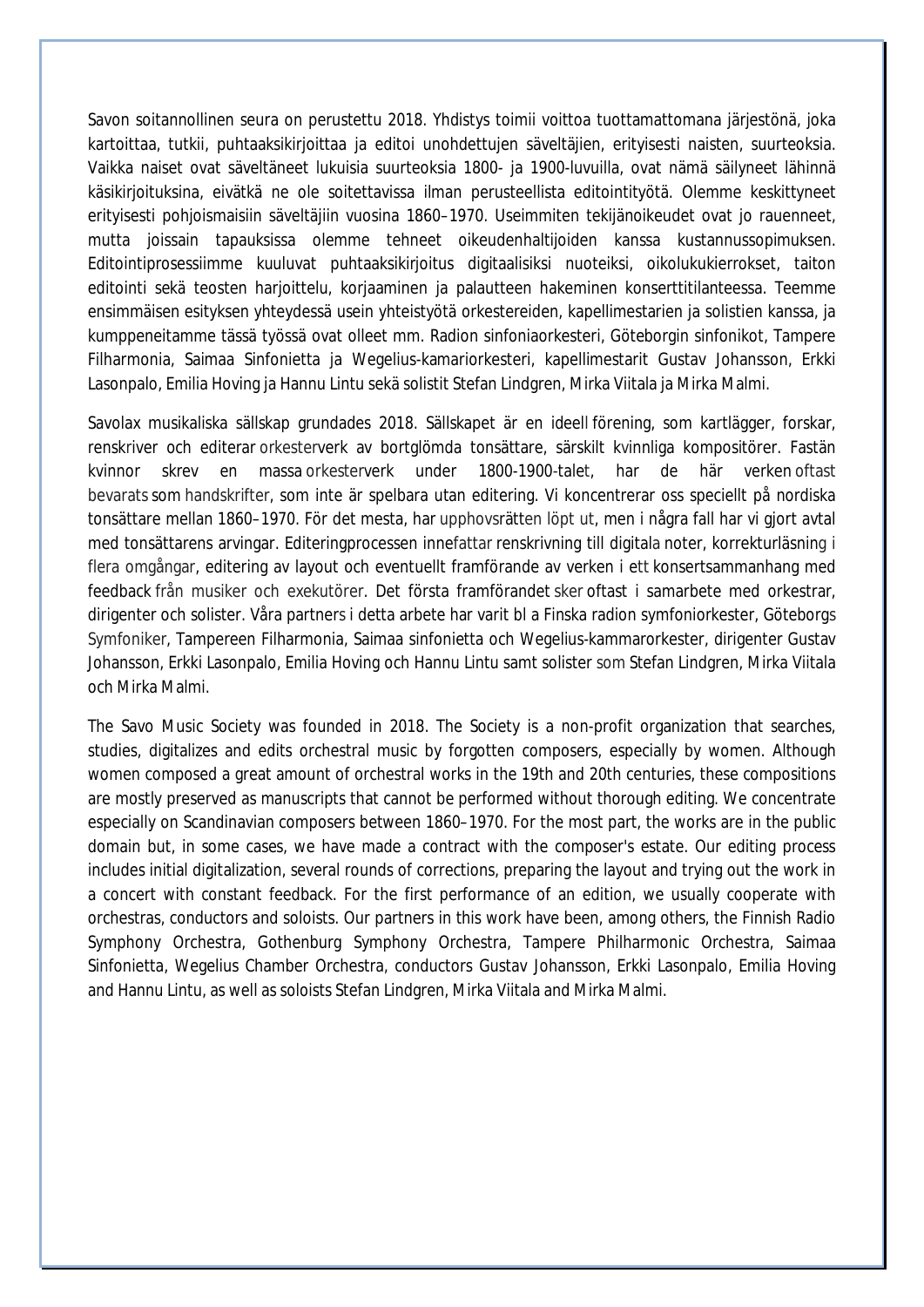## **Saatavilla olevat teokset Verk som är tillgängliga Works available**

**1. Painokelpoiset tarkastetut nuotit/färdigt editerade och granskade verk/Completed prepared editions**

**Heti saatavilla/Genast tillgängliga/Readily available**

- x Valborg Aulin: *Tableaux parisiens* (Suite for orchestra in 4 movements)—Full score, instrument parts, 2nd movement completed by Petteri Nieminen, 2222/4231/timp+2/hp/str, 23–26 min
- Helvi Leiviskä: Piano concerto op. 7 D minor (1935)—Full score, instrument parts—piano reduction by Petteri Nieminen, 2222/4231/timp+1/solo piano/str, 41–43 min
- x Helvi Leiviskä: *Sinfonia brevis* (1972)—Full score, instrument parts, 3(pic)3(ci)2(bcl)/4331/timp+1/hp/str, 16–17 min
- Helvi Leiviskä: Terve kuu (Hail thee, Moon)—Full score, cmx, 3 min
- Laura Netzel: Piano concerto op. 84 E minor (1897)—Full score, instrument parts, piano reduction by Stefan Lindgren, 3rd movement completed by Petteri Nieminen, 2(pic.)222/222/timp/hp/solo piano/str, 25–28 min
- x Ida Moberg: Suite for Orchestra (Sunrise, Preludium, Silence, Evening)— Full score, instrument parts, 2222/4231/timp/str (1st–2nd mv), str (3rd mv), 2222/400/str (4th mv), 16–18 min
- x Elfrida Andrée: Serenade *Sommarminnen från Bjurslätt* (Sommertime memories from Bjurslätt)— Full score, instrument parts, str orchestra, 22-24 min

**2. Tarkastetut nuotit joiden taitto kesken/Färdigt editerade, layout ofullbordad/Fully edited with incomplete layout**

**Saatavilla 2–4 viikossa/Tillgängling inom 2-4 veckor/Available within 2-4 weeks**

- Elfrida Andrée: Symphony n:o 1 C major— Full score, instrument parts, 2222/223/timp/str, 28–30 min
- x Elfrida Andrée: Symphony n:o 2 A minor— Full score, instrument parts, 2222/223/timp/str, 30–34 min
- Elfrida Andrée: Ouverture G minor— Full score, instrument parts, 2222/223/timp/str, 7 min
- Helvi Leiviskä: Symphony n:o 1 B major— Full score, instrument parts 3(pic)3(ci)2(bcl)2/4331/timp+2/hp/str. 40–43 min
- x Helvi Leiviskä: *Pimeän peikko* (Hobgoblin of darkness, cantata)— Full score, instrument parts, 2222/4231/timp+1/hp/cmx /str, 16–18 min
- x Maier-Röntgen, Amanda & Röntgen, Julius: Swedische Weisen und Tänze (2 movements), arr. Petteri Nieminen—Full score, instrument parts, 2222/22/timp/violin solo/str, 8–9 min
- Ida Moberg: Tone poem for violin and orchestra in 3 movements— Full score, instrument parts, 2222/423/timp/solo violin/str, 22–25 min
- Ida Moberg: Ballet scene from opera "The Light of Asia"— Full score, instrument parts, 2(pic)222/423/timp+1/hp (optional)/str, 8–9 min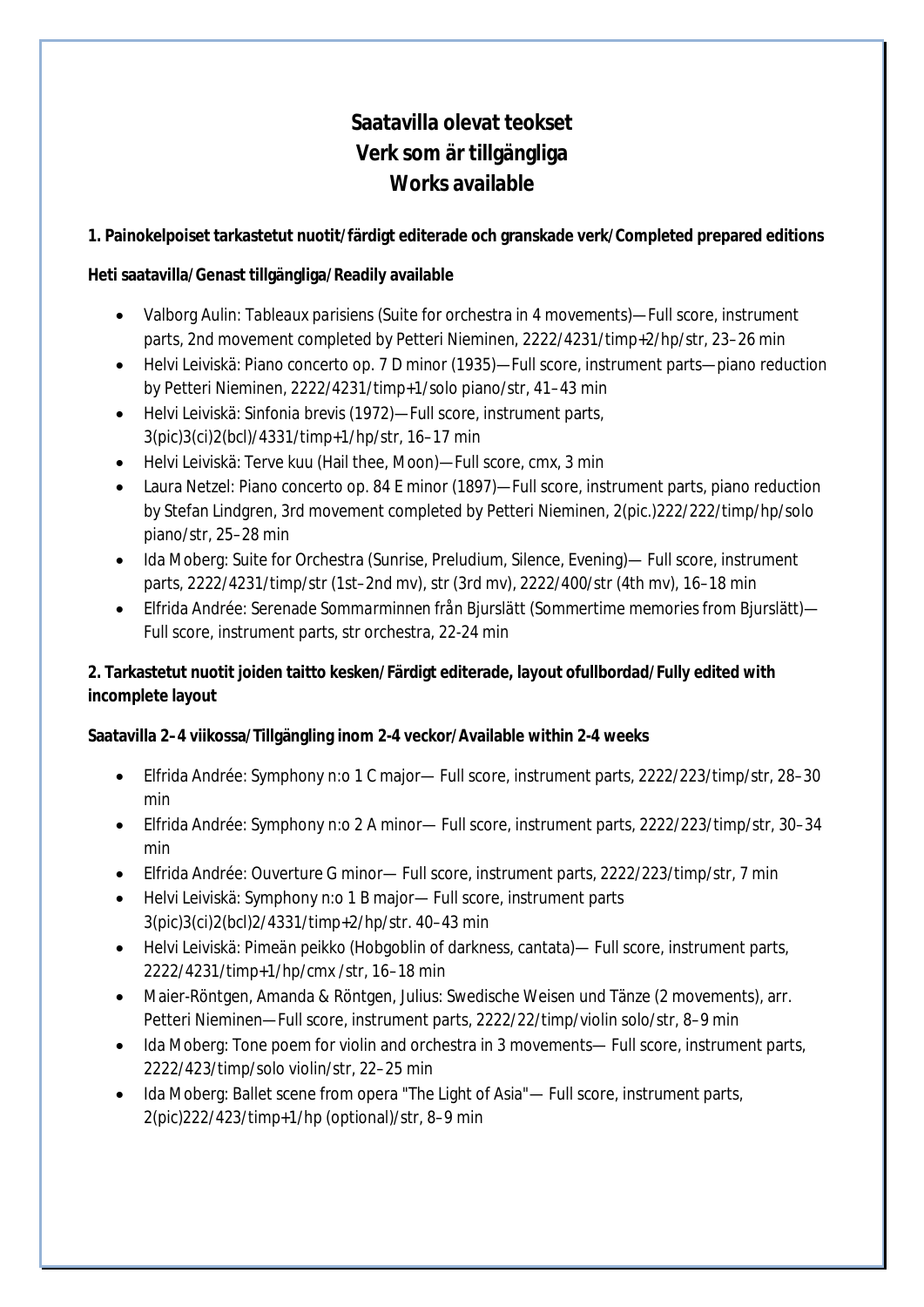- x Ida Moberg: *Tyrannens natt* (Night of the Tyrant, cantata)—Full score, instrument parts, vocal score with piano reduction by Petteri Nieminen & Jussi Mattila, 2222/4231/timp/tenor solo/cm or cmx/str, 10 min
- Ida Moberg: Andante for cello and orchestra—Full score, instrument parts, 2222/ vcl solo/str, 5 min
- Munktell, Helena: Choir scene from the opera I Firenze (In Firenze)—piano arrangement, pno/cmx, 4–5 min
- Laura Netzel: Suite for violin and string orchestra— Full score, instrument parts, violin solo/str, 12 min
- x Hilda Sehested: *Course des athlètes du nord*—Full score, instrument parts, 2222/420/1/solo trombone/str, 9 min
- x Tegnér, Alice: Betlehems stjärna (Star of Bethlehem)—Full score, cmx, 3–4 min
- Tegnér, Alice: Kvällsång—Full score, cmx, 3–4 min
- Tegnér, Alice: Julsång (Christmas carol)—Full score, cmx, 3–4 min

**4. Puhtaaksikirjoitetut tarkastamattomat teokset/Renskrvina verk, ännu ej korrekturlästa/Works in digital notes requiring proofreading**

**Saatavissa 2–3 kk/Tillgängling inom 2-3 månader/Available within 2–3 months**

- Ruth Almén: Piano concerto in D minor— Full score, instrument parts, 23(ci)22/202/timp/solo piano/str, 20 min
- x Elfrida Andrée: *Snöfrid* (cantata)—Full score, instrument parts, 2222/223/timp/hp/soprano and tenor solos/chr mx /str, 21–22 min
- Elfrida Andrée: Symphonic movement in F minor—Full score, instrument parts, 2222/22/timp/str, 7 min
- x Elfrida Andrée: Tone poem *Varför och därför* (Whatfore and Therefore)—Full score, instrument parts, 2222/4231/tmp/hp/str, 7 min
- x Helvi Leiviskä: *Mennyt manner* (The Lost Continent, cantata)—Full score, instrument parts, vocal score with piano reduction 2222/4231/timp+3/soprano, tenor and baritone solos/chr mx/str, 16 min
- x Ida Moberg: *Lifvets sång* (Song of Life, tone poem in 2 movements)—Full score, instrument parts, 2222/423/timp/hp/org or pump organ/str, 13 min
- x Ida Moberg: Tone Poem *Johanne stämning* (Tones of Midsummer in 3 movements)—Full score, instrument parts 2222/423/timp/str, 22–25 min
- x Ida Moberg: *Tyrannens natt* (Night of the Tyrant, cantata, 1921 version)—Full score, instrument parts, vocal score with piano reduction, 2222/423/timp/soprano solo/cmx or cm/str 10 min
- x Ida Moberg: *Vaknen* (Wake up, cantata)— Full score, instrument parts, vocal score with piano reduction 2222/420/timp/tenor solo/cm/str, 8 min
- Laura Netzel: Ballade— Full score, instrument parts, 2222/221/timp+1/soprano solo/str, 7 min
- Laura Netzel: Air—Full score, instrument parts, hrp/soprano solo/str, 4 min
- Laura Netzel: Ballad (Heinrich Heine)—Full sore, instrument parts, 2222/422/timp/bar solo/cmx(str, 7–8 min

**4. Teokset työstettävinä/Verk under renskrivning/Work in progress**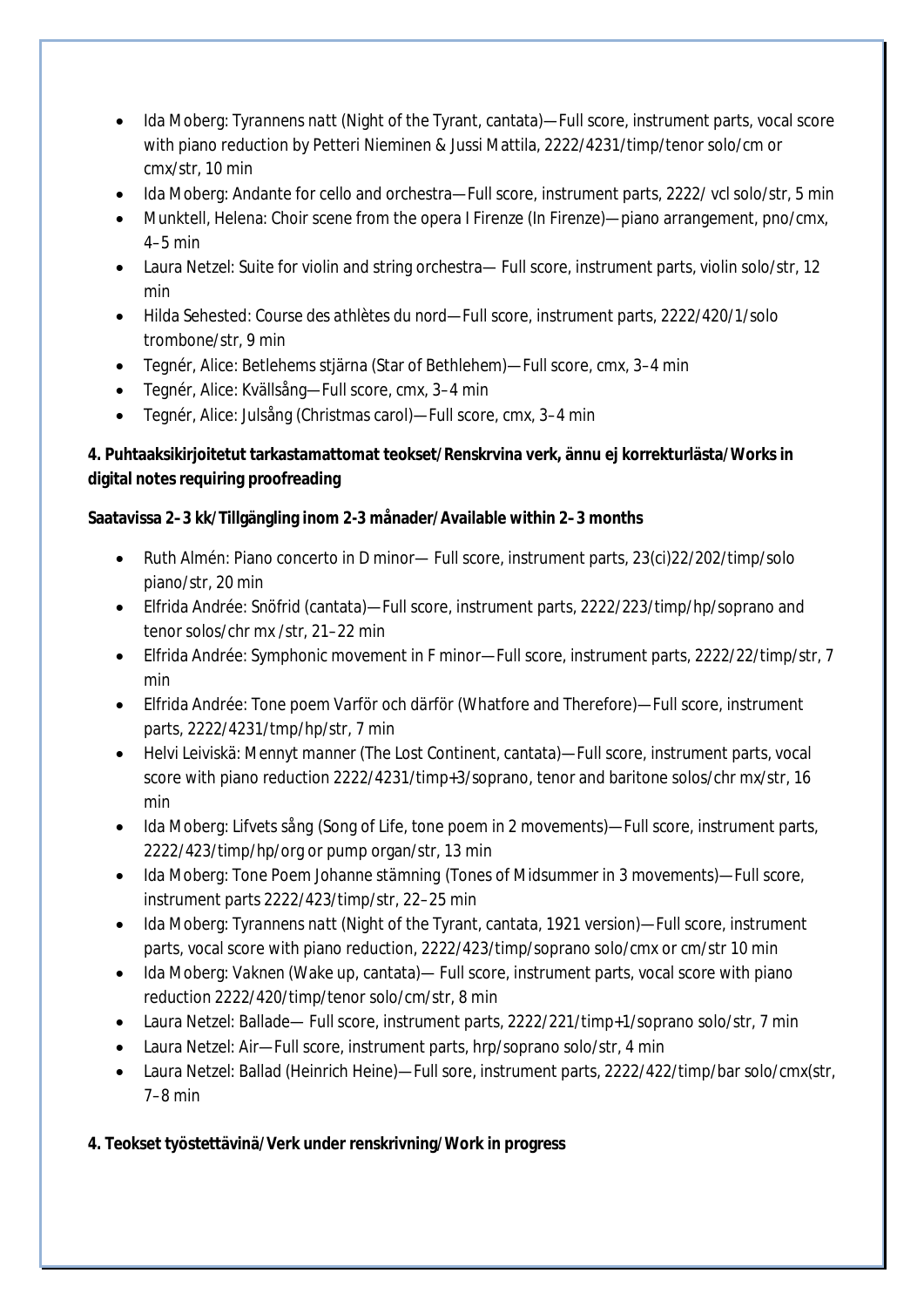• Ida Moberg: The Light of Asia, opera in 5 acts, 75 min

**5. Nykysävellyksiä/moderna verk(works by living composers**

- Petteri Nieminen & Jussi Mattila: Aniara, Full score, instrument parts, 2(picc, alto fl)2(ca)22/4231/timp  $+2$ /ten solo or cmx/str, 22 min
- Petteri Nieminen & Jussi Mattila: Virsieni varjot (The shadows of my hymns)—Full score, cmx, 10 min
- x Jussi Mattila & Petteri Nieminen: Laulu kanttorista sekakuorolle (The Organist)—Full score, cmx, 4 min
- Petteri Nieminen & Jussi Mattila: Karhujen juhlat (Party of the bears)—Full score, cmx, 3 min
- x Jussi Mattila & Petteri Nieminen: Presidentin valitsijamiesvaalit 1978 (Finnish presidential election 1978)—Full score, tromb obligato/cmx, 8 min
- Petteri Nieminen: Bardos celta (4 songs in ancient Gaulish)—Full score, cmx sekakuorolle, 12 min
- Petteri Nieminen: 3 laulua Lassi Nummen runoihin (3 songs on the poems by Lassi Nummi)—Full score, cmx, 8 min
- Petteri Nieminen: EU:n liittymissopimus (EU Accession treaty)—Full score, cmx, 5 min
- Petteri Nieminen: Lapsuuden joulukirkko (Christmas mass of my childhood)—Full score, cmx, 3 min
- Petteri Nieminen: Ajokoiran joulu (The hound's Christmas)—Full score, cmx, 3 min
- Petteri Nieminen: Aniara (3 songs by Harry Martinson)—Fulls core, cnx, 6 min

## **6. Esitetyt teokset/Framförda verk/Performed works**

- x Valborg Aulin: *Tableaux parisiens*, autumn 2019 by the Society's orchestra, recorded Aug 2020 by the Gothenburg Symphony Orchestra, Gustav Johansson, conductor
- Elfrida Andrée: Symphony n:o 1, recorded Aug 2020 by the Gothenburg Symphony Orchestra, Gustav Johansson, conductor
- Elfrida Andrée: Symphony n:o 2, performed twice in spring 2019 by the Society's orchestra
- Elfrida Andrée: Sommarminnen från Bjurslätt, serenade, autumn 2020 by the Society's orchestra
- Elfrida Andrée: Ouverture G minor, autumn 2020 by the Society's orchestra
- Helvi Leiviskä: Hobgoblin of Darkness, autumn 2017 by the Society's orchestra
- x Helvi Leiviskä: Piano concerto D minor, Finnish Radio Symphony Orchestra Dec 2020, Hannu Lintu, conductor, Mirka Viitala, piano solo
- x Helvi Leiviskä: Sinfonia brevis, Tampere Philharmonic, Jan Söderblom, conductor
- Ida Moberg: Suite for orchestra, autumn 2018–2019 by the Society's orchestra, recorded Aug 2020 by the Gothenburg Symphony Orchestra, Gustav Johansson, conductor
- x Ida Moberg: *Tyrannens natt*, spring 2019 by the Society's orchestra
- Laura Netzel: Suite for violin and string orchestra, autumn 2020 by the Society's orchestra, Toivo Rolser, Maria Nikulina and Minna Forsberg, violin solos; November 2020 by the Wegelius Chamber Orchestra, Emilia Hoving, conductor, Mirka Malmi, violin solo
- Laura Netzel: Piano concerto E minor, autumn 2020 by Saimaa sinfonietta, Erkki Lasonpalo, conductor and Stefan Lindgren, piano solo (2 performances) and 2 performances by the Society's orchestra, Stefan Lindgren, piano solo
- x Hilda Sehested: *Course des athlètes du nord*, autumn 2019 by the Society's orchestra, Jari Lehtosaari, trombone solo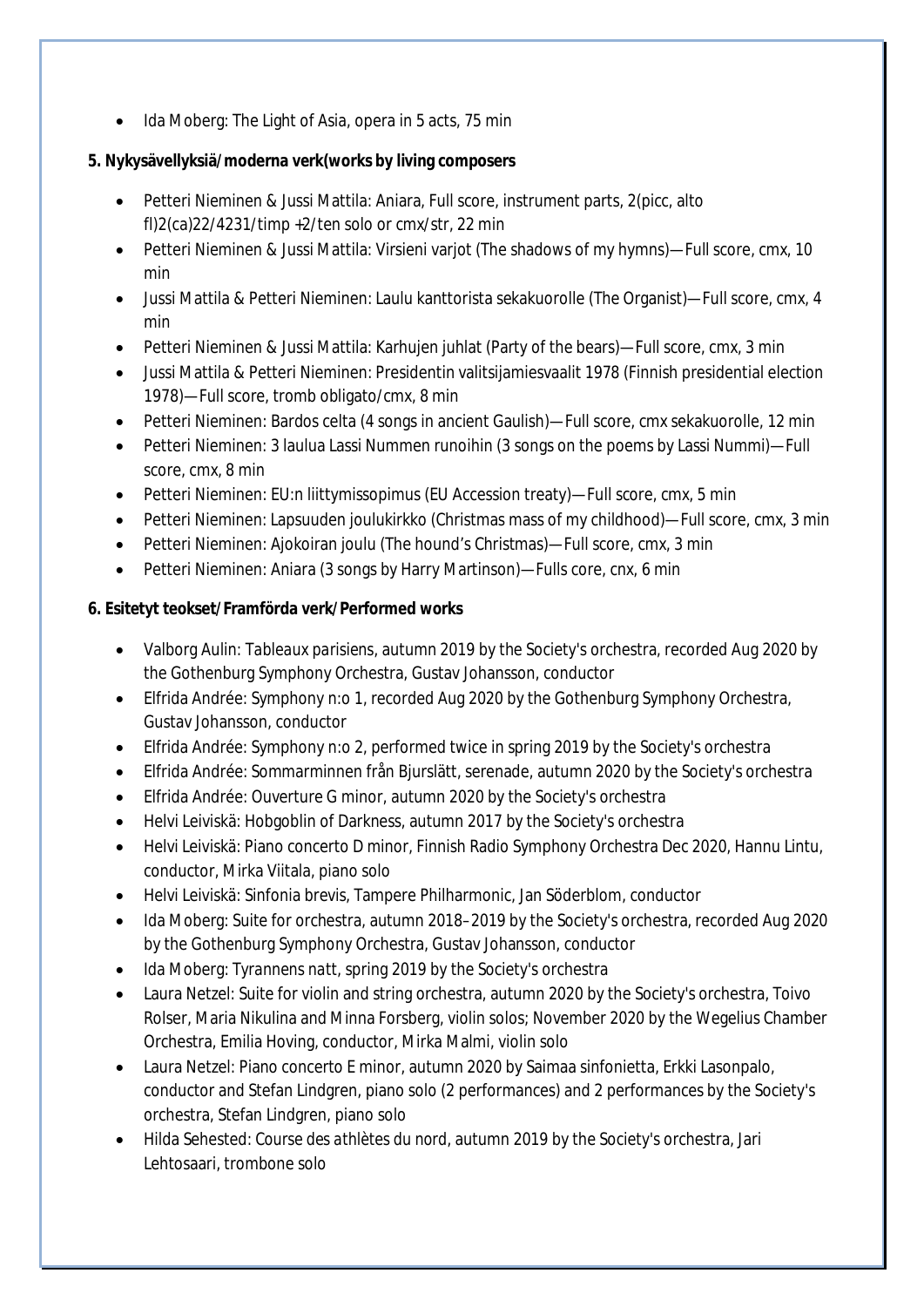Pyynnöstä teokset ovat saatavilla tutkittaviksi pdf-muotoisina partituureina. Kaikkiin valmiisiin partituureihin on liitetty luettelo editointiprosessin vaiheista ja käsikirjoitukseen tehdyistä mutoksista. Yhdistyksen YouTube-kanavalla voi tutustua teoksiin tietokoneen soittamina äänitiedostoina. Yhdistys ottaa vastaan myös puhtaaksikirjoitus- ja editointipyyntöjä käsikirjoituksista. Yhdistys on käytettävissä myös naissäveltäjistä ja yhdityksen työstä kertovia yleisöluentoja varten.

Renskrivna verk är också tillgängliga i pdf-format. Alla färdiga partitur innehåller en lista av processen och de förändringar som gjorts till manuskripten. Man kan bekanta sig med verken genom audiofiler på sällskapets YouTube-kanal. Sällskapet tar också emot önskemål av verk som ni vill ha renskrivna och editerade. Sällskapets medlemmar håller föreläsningar om kvinnliga tonsättare och vårt arbete också på svenska.

Pdf files of the scores are available for study upon request. All full scores contain an explanatory essay about the editorial process and edits made on the manuscript. The Society's YouTube-channel has computer-generated audio files for assessment. Digitalization and editing of scores in manuscript are also accepted by the society. Lectures about the subject of woman composers and the Society's work are available also in English (leçons en français aussi).

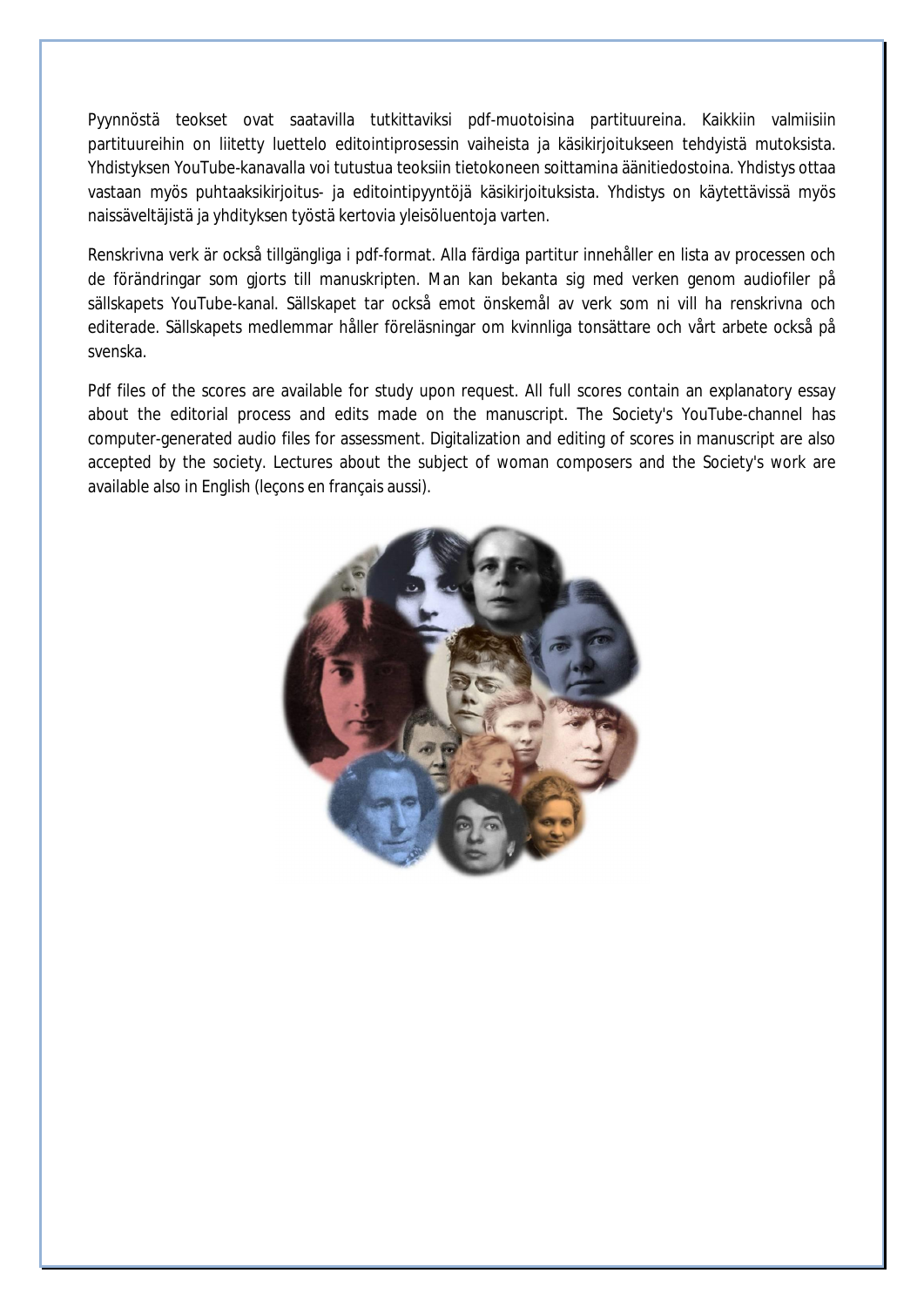encerto 14285 Allegro moderato Plates.  $\mathcal{H}$ bois Olar. ÷ Pag  $\mathcal{C}_{od}$ V, ⋤ Tromp. Tromb.  $\rightarrow$  $\overline{ }$ Timip<br>ca mado Ξ 秸 لمردد ī. Harpe 氰 Prairio Ξ 圪 ₫Ξ  $\hat{\text{Vol}}$ فأوسع  $\widehat{\text{Vol}}$ .  $\mathcal{N}$ V. adles دىم  $\varrho_{.}$ B & H. Nr. 11. 0 国际

Laura Netzel's piano concerto, first page in manuscript and in final edition: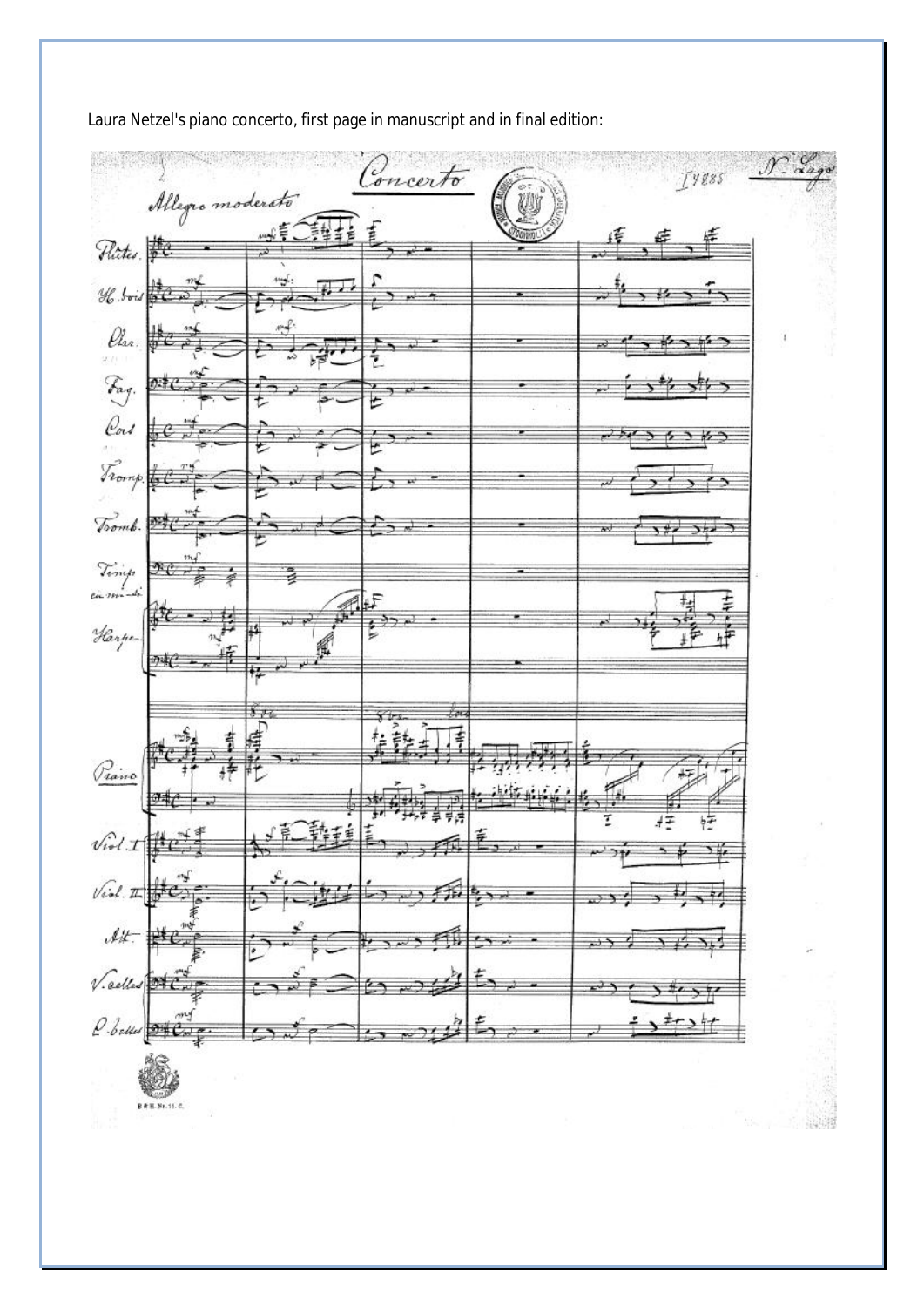

## Concerto pour piano avec accompagnement de l'orchestre